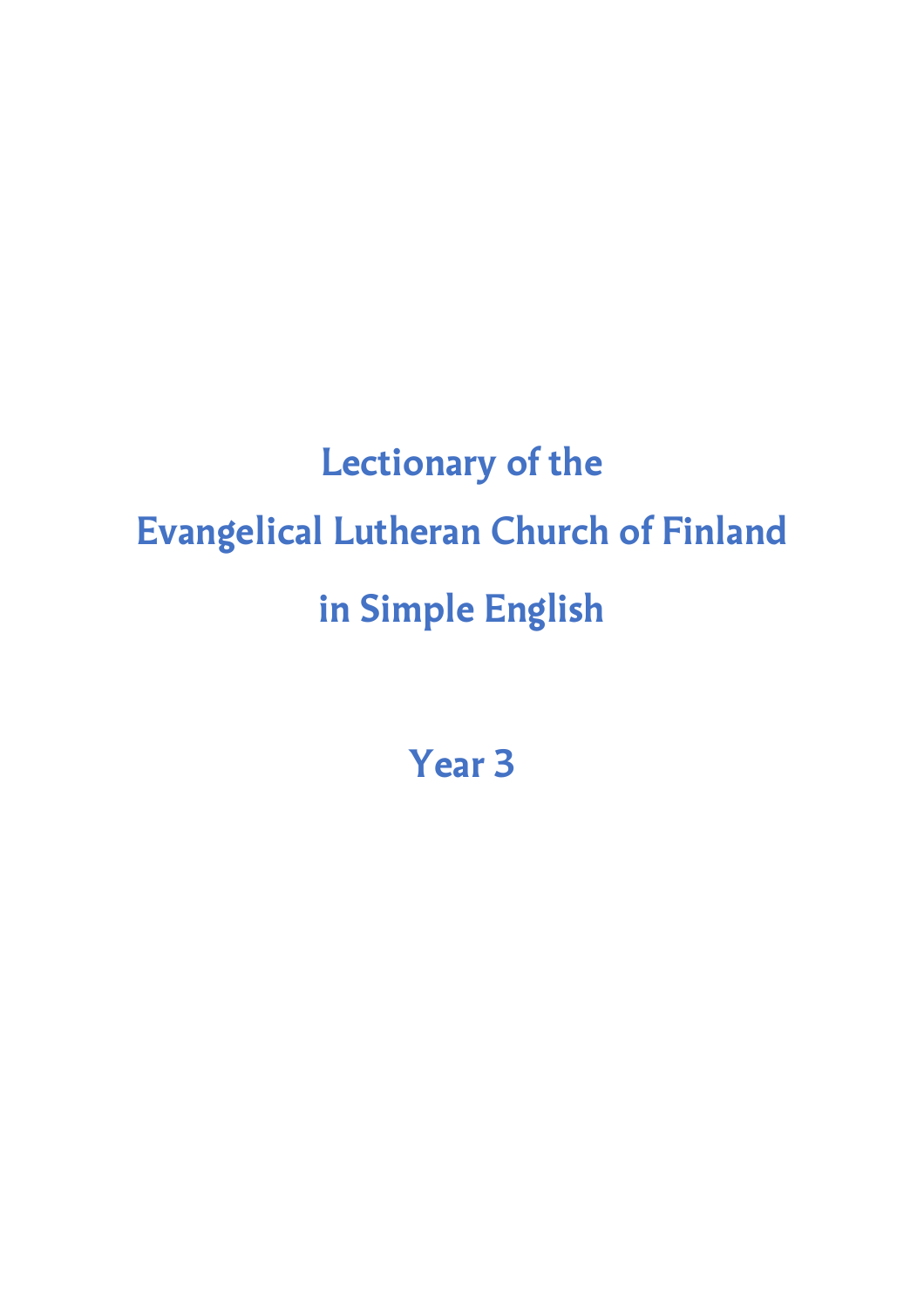# **CHRISTMAS PERIOD**

**Christmastime**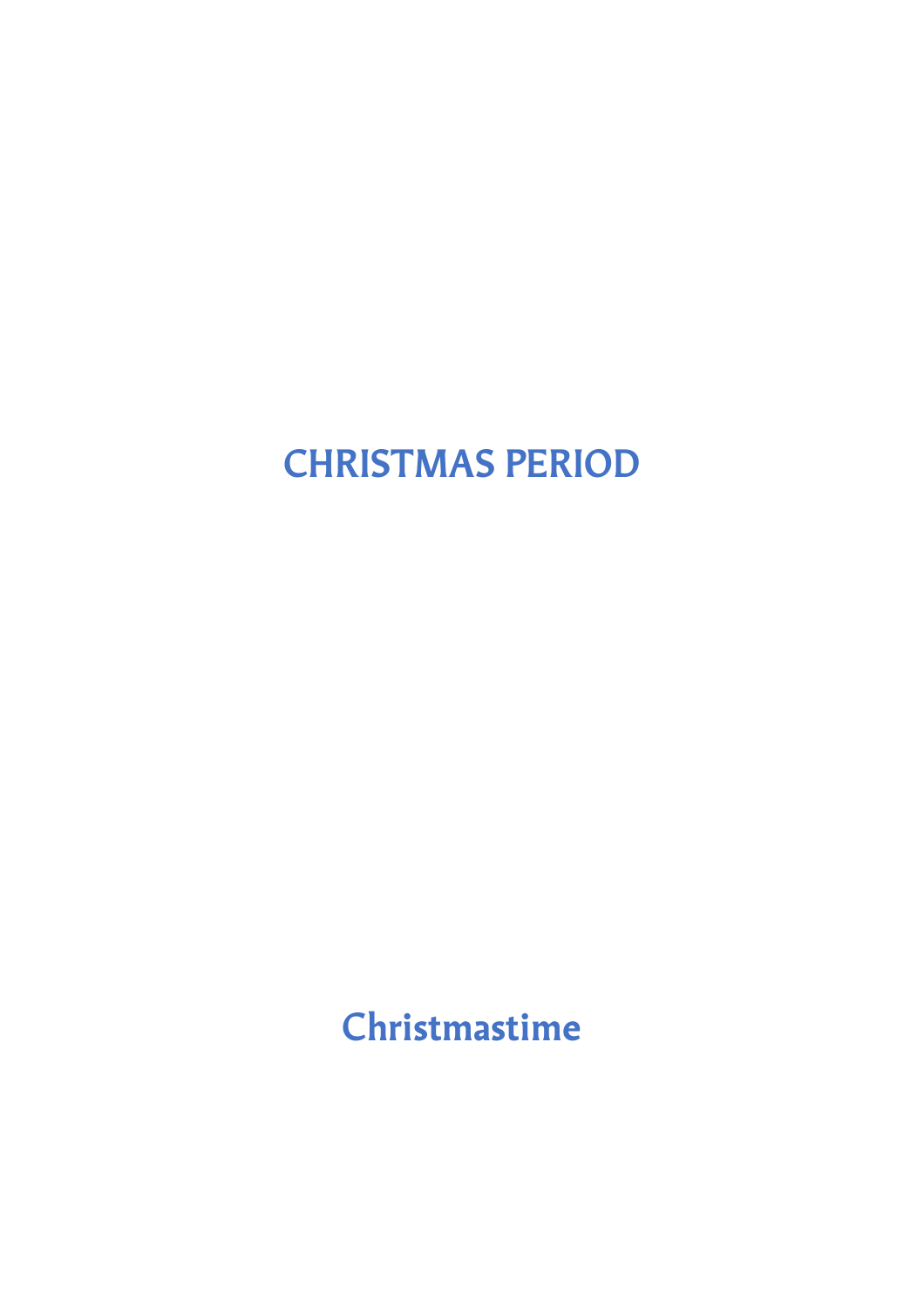# **Christmas Eve.**

# **The promises are fulfilled.**

*Liturgical colour: white. If Christmas Eve coincides with the 4 th Advent Sunday, purple or blue are used in the morning service.*

### **Bible texts**

### *Old Testament reading*

### *Isaiah 11:1–5*

 $1$  The family of Jesse is like a tree that has been cut down. A new tree will start to grow from it. And a branch will grow from the roots under the ground.

 $2$  The Spirit of the Lord will come and rest on him. The Spirit will give him wisdom to understand things. The Spirit will teach him what is right and give him the power to do it. The Spirit will help him to know the Lord and to show him respect.

<sup>3</sup> He will be happy when he obeys the Lord. He will not judge people by the way things look. He will not decide by what he hears people say.

<sup>4</sup> But he will be honest and fair when he judges the poor. He will give commands to punish bad people. When he speaks they will be killed.

<sup>5</sup> He will wear justice like a belt round him. He will also wear faithfulness like clothes.

### *OR*

### *Micah 5:2–5a*

2 'Bethlehem Ephrathah. You are only a little town among the many towns in Judah,' God says. 'But from you will come someone who will rule Israel for me. Long, long ago, I made plans for him to come.'

 $3$  So God will turn away from his people and leave them. That will last until the woman who is expecting a child gives birth to her baby. This baby is the ruler that God has promised.

Then his brothers who are still alive will come back to Israel.

<sup>4</sup> And this ruler will stay strong because the Lord will give him power.

He will be to his people like a shepherd taking care of his flock.

He will rule by the wonderful name of the Lord his God,

and his people will live in safety.

Then the people all over the world will know that he is great.

<sup>5</sup> And he will bring peace.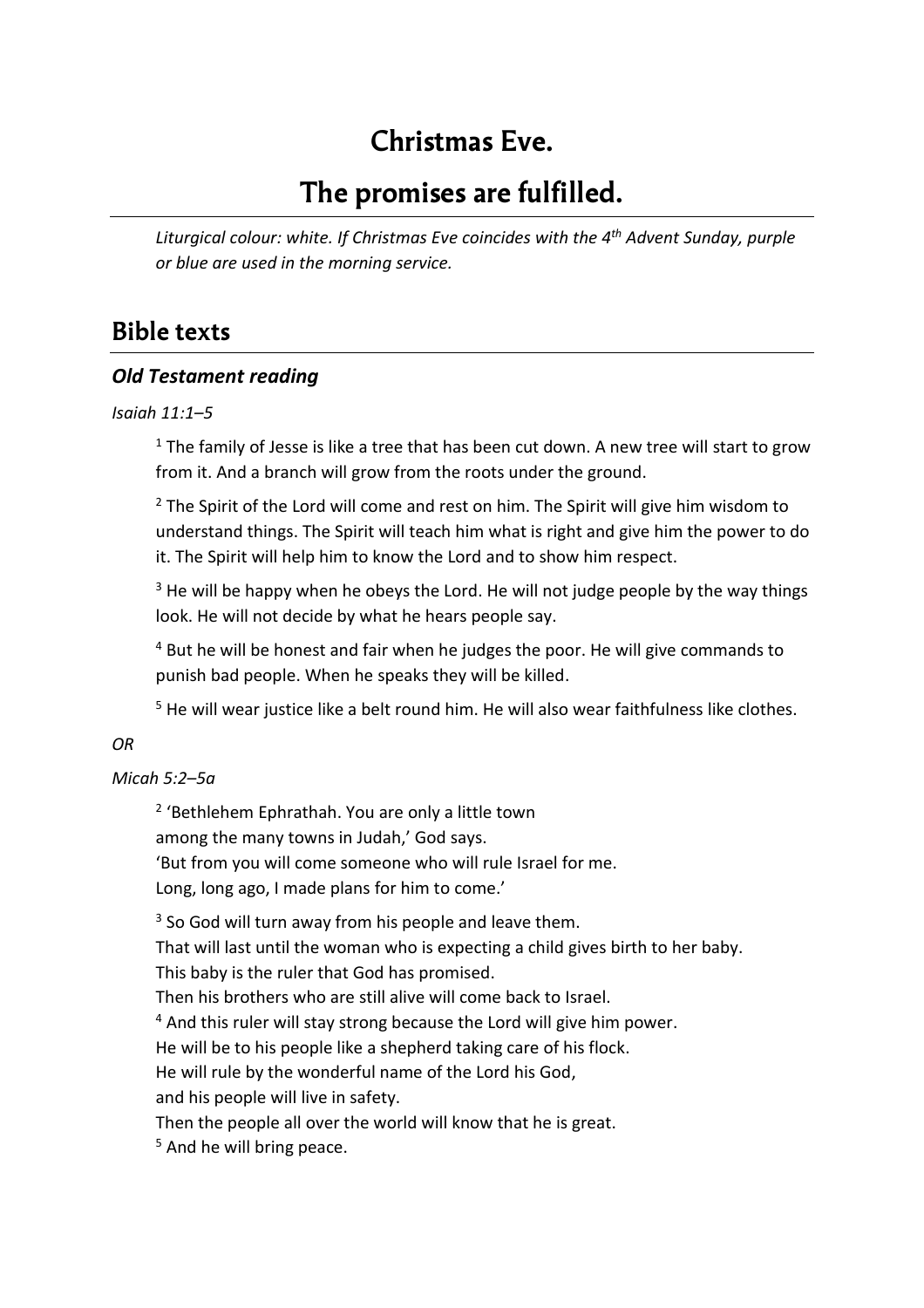#### *Jeremiah 23:5–6*

 $5$  This is what the Lord says:

'The time is coming, when I will raise up a good branch to the family of David. He will rule as a wise king. He will do what is fair and right in the country.  $6$  When he rules, Judah will be safe. And Israel will live in safety. His name will be: "The Lord makes us right with him and saves us".'

### *New Testament reading*

#### *Acts 13:16–26*

 $16$  Then Paul stood up. He raised his hand. Then he said to the people, 'Men of Israel and you who worship the God of Israel! Listen to me!

 $17$  The God of Israel chose our ancestors to be his people. While they lived in Egypt, God made his people great. Then God showed his power to them. He led them out from that country. <sup>18</sup> God was with them in the wilderness for 40 years. But the people did not obey him well. <sup>19</sup> God destroyed 7 nations who lived in the land named Canaan. God Took the land from these nations and gave it to his own people so that they could live there. <sup>20</sup> All of these things took about 450 years to happen.

After this, God gave to his people judges. They were leaders over Israel until the time of the prophet Samuel. <sup>21</sup> Then the people of Israel asked to have a king. So God gave Saul to them as their king. Saul was the son of Kish and he was from the tribe of Benjamin. He ruled Israel for 40 years. <sup>22</sup> Then God removed Saul. He made David their king instead. God said this about David: "I have found David, the son of Jesse. He is the kind of man that my heart wants. I know that he will do everything that I want."

<sup>23</sup> God has brought one man from the family of David to Israel. He is the Saviour Jesus. This is what God promised. <sup>24</sup> Before Jesus came, John told to all the people of Israel what they should do. He told people to change their hearts and lives. He told them to stop doing wrong things and to turn to God. Then he would baptise them. <sup>25</sup> When John was finishing his work, he said to the people, "Who do you think that I am? I am not the man that you are waiting for. That man will come soon. And I am not good enough even to untie his sandals for him."'

<sup>26</sup> Paul went on to speak: 'Listen, brothers! I speak to all of you! Some of you are children of Abraham. Some of you are Gentiles. You do not belong to the people of Israel. But you worship the same God. God has sent this message to all of us. It tells us how he wants to save us.'

*OR*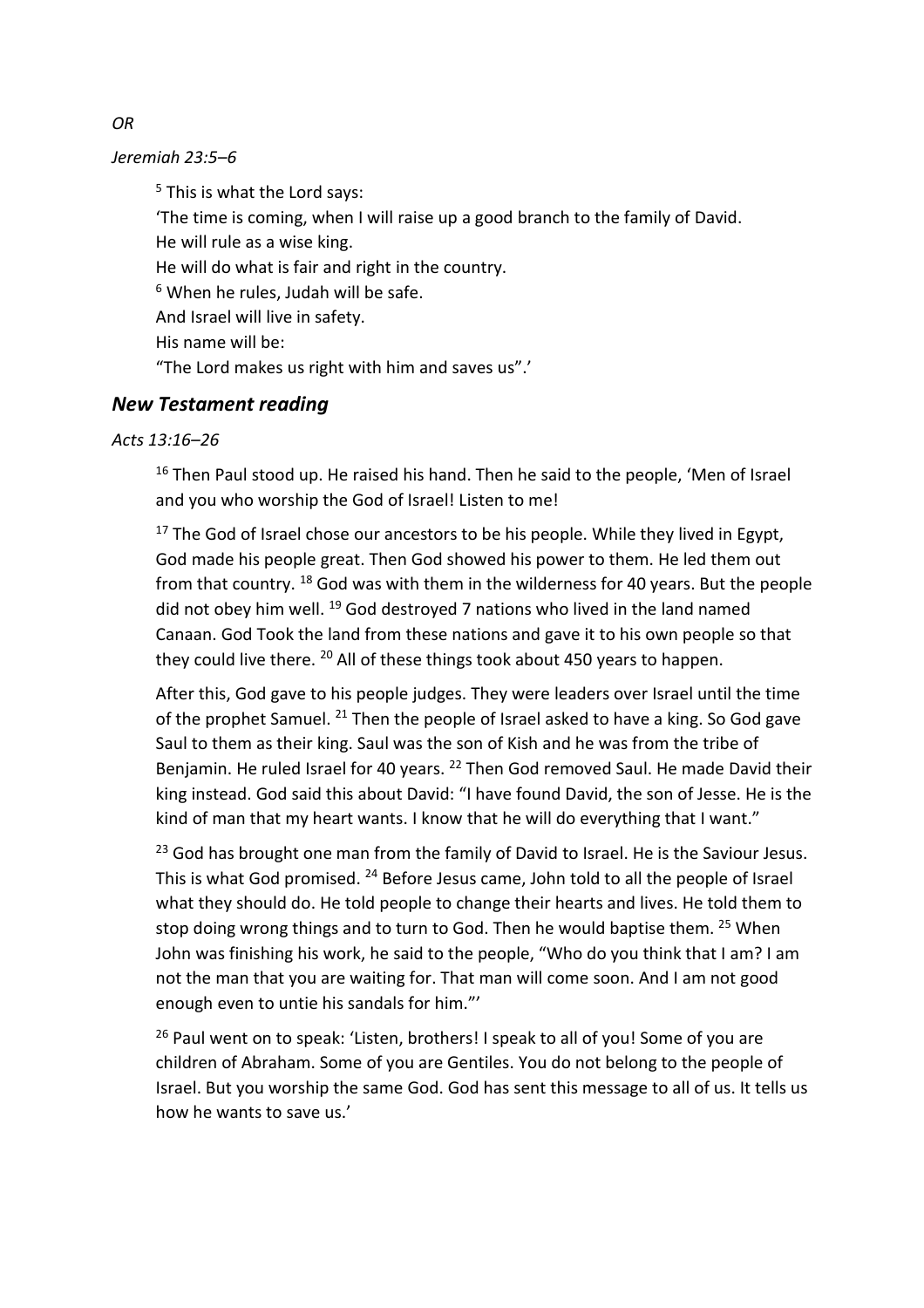### *Gospel reading*

*Luke 2:1–14*

 $1$  At that time, Caesar Augustus made a law. He sent it out to all the people in the Roman world. He wanted a list with the names of everyone on it. Everyone should be counted. <sup>2</sup> This was the first time that the Romans counted all the people. Quirinius was governor of Syria when it happened.

 $3$  Everyone went to their own town for the counting.  $4$  Joseph was living in Nazareth, a town in Galilee. He went to Bethlehem in Judea. Bethlehem was called the town of David. Joseph belonged to the family of David. That is why he had to go to Bethlehem.

<sup>5</sup> Joseph went there with Mary so that the Romans could count them. Mary was engaged to Joseph. And she was expecting a baby.

 $6$  While they were in Bethlehem, the time came for the baby to be born.  $7$  This was her first baby, and it was a boy. She wrapped him up in cloths and put him in a box where animals are fed. She did this because the guest room was full.

<sup>8</sup> That night some shepherds were staying out in the fields near Bethlehem. They were keeping watch over their sheep. <sup>9</sup> Then an angel of the Lord suddenly stood before them. A bright light from God was shining all round them. That made them very afraid.  $10$  The angel said to them, 'Do not be afraid. Listen! I bring you good news. This news will make everyone happy. <sup>11</sup> Today your Saviour was born in the town of David. He is the Messiah. He is the Lord.  $12$  This is how you will know this baby when you see him. You will find him wrapped in pieces of cloth. He is lying in a feeding box for animals.'

 $13$  Suddenly a great army of angels came where the first angel was. They were praising God. They said:

<sup>14</sup> 'Give praise to God who lives in the highest heaven! He will give peace to the people who please him.'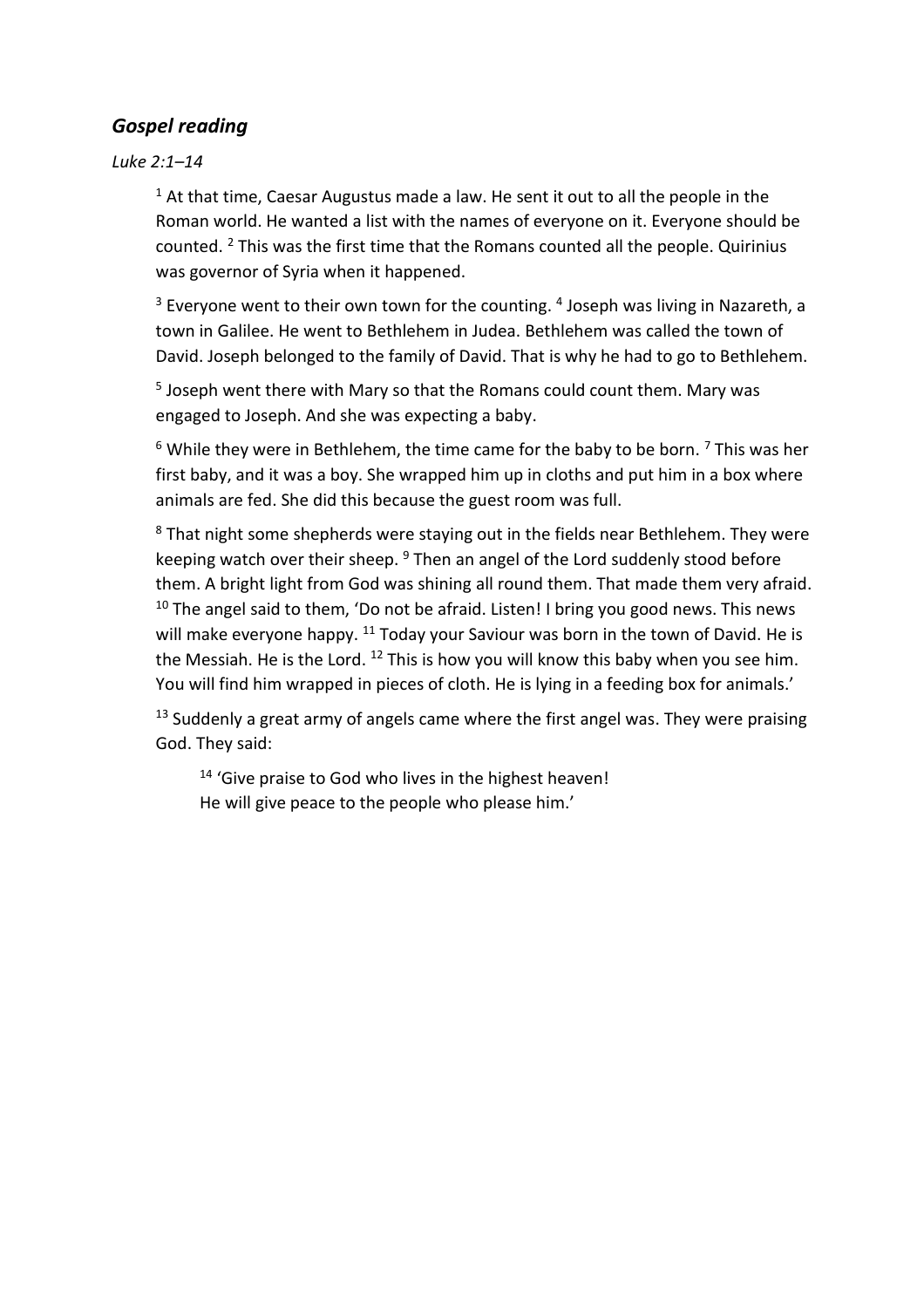# **Christmas Night.**

# **To you a Saviour is born!**

*Liturgical colour: white*

### **Bible texts**

### *Old Testament reading*

### *Isaiah 9:2–7*

 $2$  The people live in the darkness. But they will see a great light. They live in a land that is as dark as death. But the light will shine on them.

<sup>3</sup> Lord, you will make our nation grow. You will make its people happier. They will be happy when you are with them just as people are happy at the harvest. They will be happy just as soldiers are happy when they share the things they have taken in a battle.

<sup>4</sup> That is because you do what you did in the fight with Midian. You will break the heavy yoke that the enemies have put on them. You will break the heavy pole from their backs. And you will break the stick that the enemy used to beat them.

<sup>5</sup> They will burn every boot that the men used in the battle. They will throw into the fire every uniform with blood on it that they were wearing.

<sup>6</sup> This will happen because a child is born for us. God has given a son to us. And that son will always have authority to lead his people. And they will call him by these names: Wonderful Advisor, Powerful God, Father Who Lives Forever, Prince of Peace.

 $<sup>7</sup>$  His authority will grow all the time. And the peace that he will bring will never end.</sup> He will sit on the throne of David and he will rule over his kingdom. He will make it safe. He will rule as a just and fair king. The Lord Almighty will make those things happen because he loves his people.

### *New Testament reading*

### *Titus 2:11–14*

 $11$  Now the grace of God has come. That grace can save everyone.  $12$  It teaches us not to live against God anymore. We must turn away from the bad things that belong to this world. It also teaches us to keep control of ourselves while we live in this world. We must do what is right and what serves God.

 $13$  We are waiting for Jesus Christ to come back to this world. He is our great hope. Everyone will see how great Jesus Christ is. He is our God and our Saviour. <sup>14</sup> He gave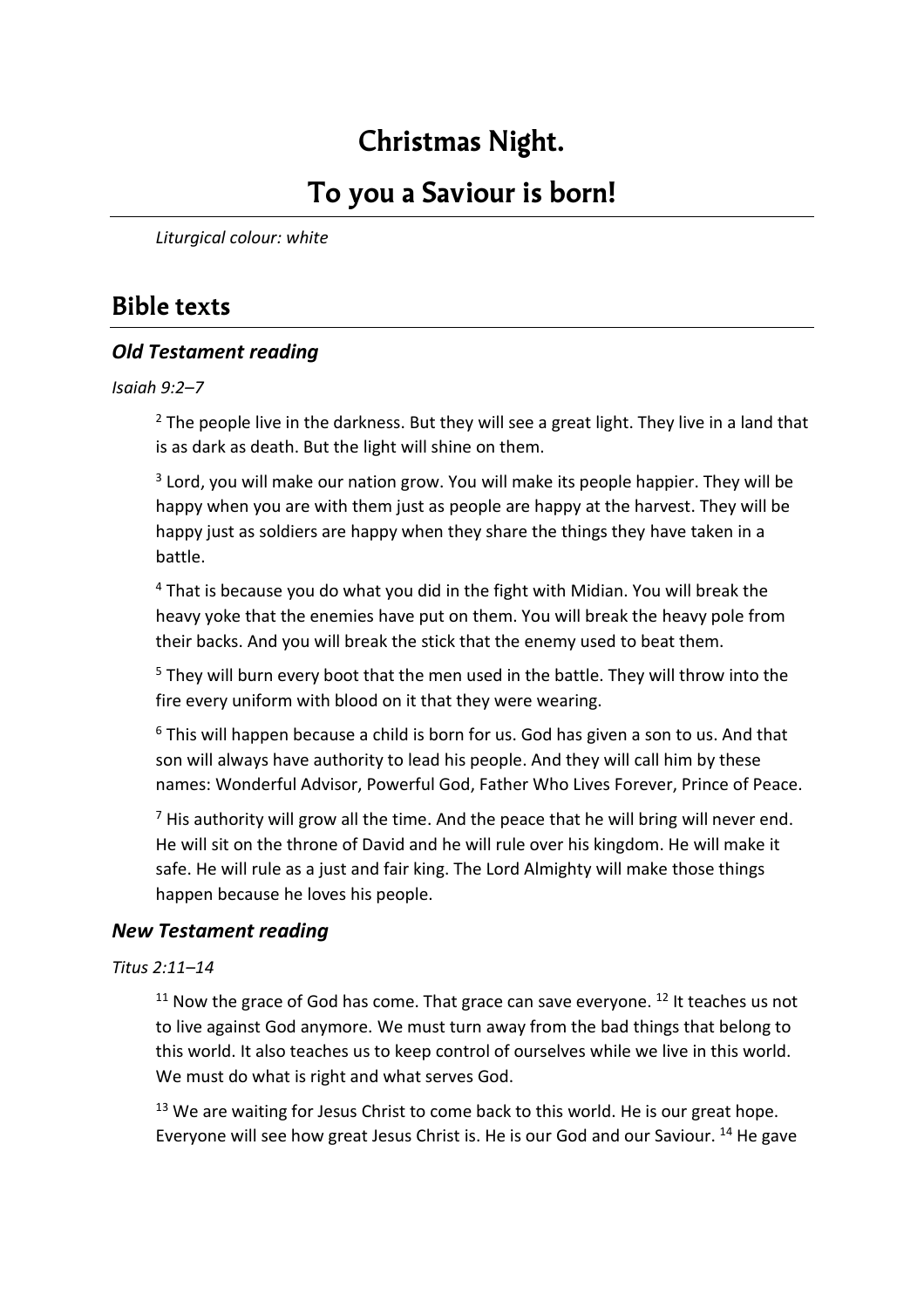himself for us. He made us free from all evil. He died to make us clean. This way we can be his own people. And we will always want to do good.

### *Gospel reading*

### *Luke 2:1–14*

 $1$  At that time, Caesar Augustus made a law. He sent it out to all the people in the Roman world. He wanted a list with the names of everyone on it. Everyone should be counted.  $2$  This was the first time that the Romans counted all the people. Quirinius was governor of Syria when it happened.

 $3$  Everyone went to their own town for the counting.  $4$  Joseph was living in Nazareth, a town in Galilee. He went to Bethlehem in Judea. Bethlehem was called the town of David. Joseph belonged to the family of David. That is why he had to go to Bethlehem.

5 Joseph went there with Mary so that the Romans could count them. Mary was engaged to Joseph. And she was expecting a baby.

 $6$  While they were in Bethlehem, the time came for the baby to be born.  $7$  This was her first baby, and it was a boy. She wrapped him up in cloths and put him in a box where animals are fed. She did this because the guest room was full.

 $8$  That night some shepherds were staying out in the fields near Bethlehem. They were keeping watch over their sheep. <sup>9</sup> Then an angel of the Lord suddenly stood before them. A bright light from God was shining all round them. That made them very afraid.  $10$  The angel said to them, 'Do not be afraid. Listen! I bring you good news. This news will make everyone happy. <sup>11</sup> Today your Saviour was born in the town of David. He is the Messiah. He is the Lord.  $12$  This is how you will know this baby when you see him. You will find him wrapped in pieces of cloth. He is lying in a feeding box for animals.'

<sup>13</sup> Suddenly a great army of angels came where the first angel was. They were praising God. They said:

<sup>14</sup> 'Give praise to God who lives in the highest heaven! He will give peace to the people who please him.'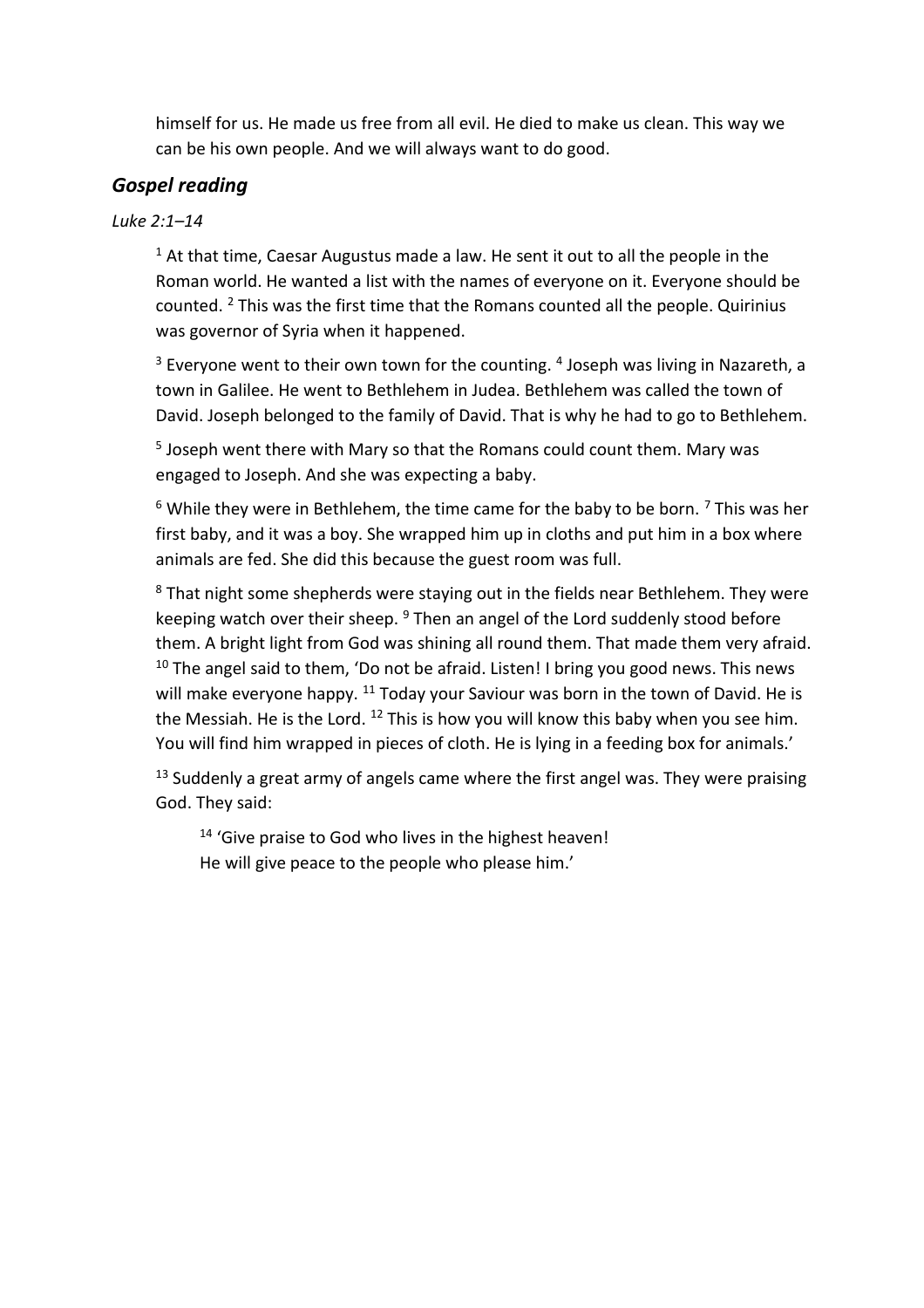# **Christmas Morning.**

### **Let us go to Bethlehem!**

*Liturgical colour: white*

### **Bible texts**

### *Old Testament reading*

#### *Isaiah 9:2–7*

 $2$  The people live in the darkness. But they will see a great light. They live in a land that is as dark as death. But the light will shine on them.

<sup>3</sup> Lord, you will make our nation grow. You will make its people happier. They will be happy when you are with them just as people are happy at the harvest. They will be happy just as soldiers are happy when they share the things they have taken in a battle.

 $4$  That is because you do what you did in the fight with Midian. You will break the heavy yoke that the enemies have put on them. You will break the heavy pole from their backs. And you will break the stick that the enemy used to beat them.

<sup>5</sup> They will burn every boot that the men used in the battle. They will throw into the fire every uniform with blood on it that they were wearing.

<sup>6</sup> This will happen because a child is born for us. God has given a son to us. And that son will always have authority to lead his people. And they will call him by these names: Wonderful Advisor, Powerful God, Father Who Lives Forever, Prince of Peace.

 $<sup>7</sup>$  His authority will grow all the time. And the peace that he will bring will never end.</sup> He will sit on the throne of David and he will rule over his kingdom. He will make it safe. He will rule as a just and fair king. The Lord Almighty will make those things happen because he loves his people.

### *New Testament reading*

#### *Hebrews 1:1–6*

 $1$  Many years ago, God spoke to our people through his prophets. He spoke to them many times and in many different ways.  $2$  But in these last days, he has spoken to us again through his Son. God made the whole world and everything that there is. He did that through his Son. And he has chosen to give all things to his Son. <sup>3</sup> The Son shines with the bright light of God. He is completely like God. Therefore he shows us what God is like. His powerful word holds all things together. He made it possible for us to be completely clean from our sins. After that, he went back to heaven. There, he sat down at the right side of God, the great King in heaven.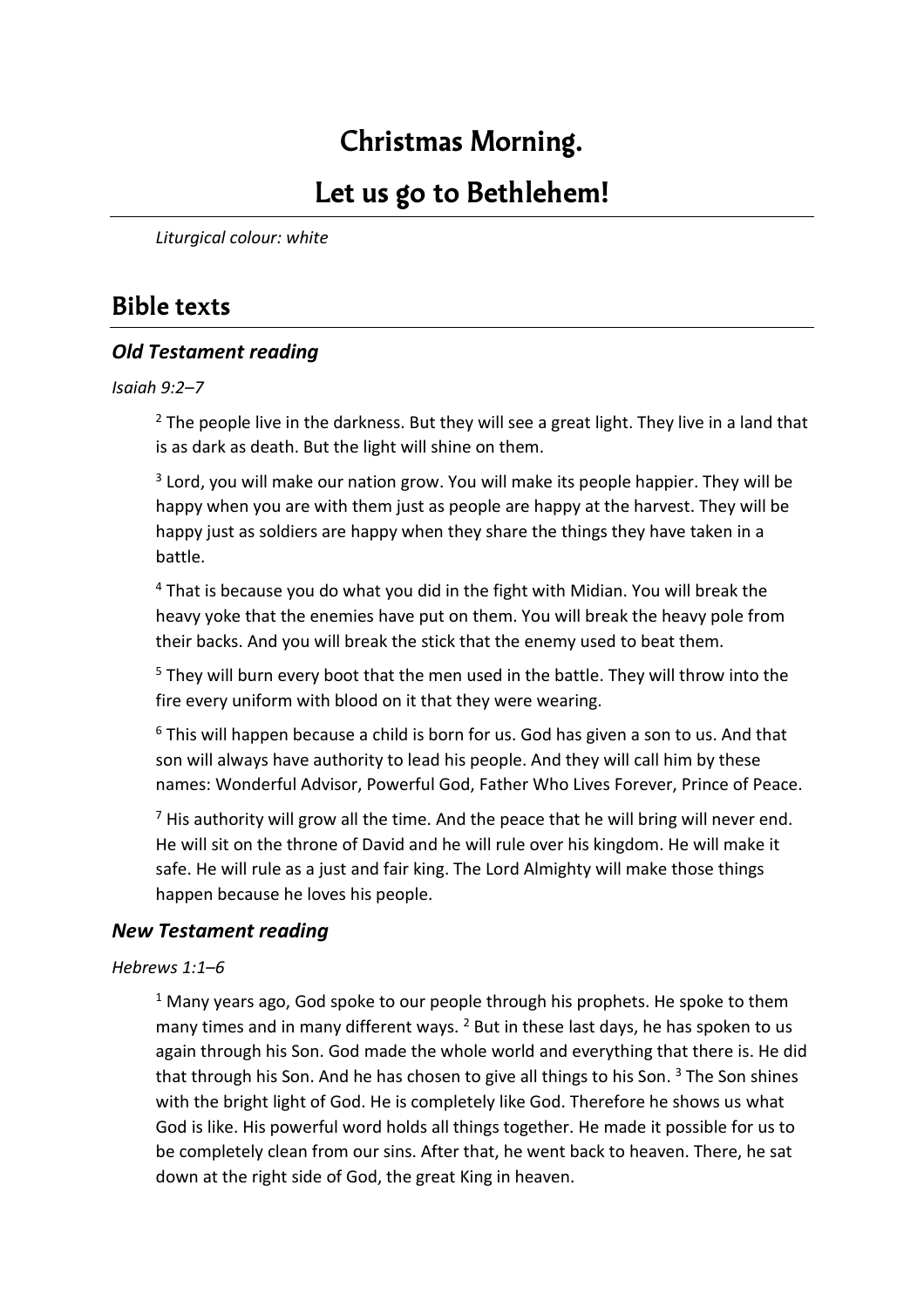<sup>4</sup> So the Son of God became much greater than the angels. God gave him a name that is much greater than that of the angels. <sup>5</sup> God never said this to any angel:

'You are my Son. Today I have become your Father.'

God also never said about an angel:

'I will be his Father, and he will be my Son.'

 $6$  Also, when God brings his firstborn Son into the world, he says:

'All the angels of God must worship him.'

*OR*

### *Romans 1:(1) 2–4*

( 1 I, Paul, write this letter. I am a servant of Christ Jesus. God chose me to be an apostle. He chose me to tell his good news everywhere.)

 $2$  God promised this good news long ago. His prophets wrote about it in the Bible.  $3-4$ This good news is about the Son of God, who is Jesus Christ, our Lord. Jesus was born as a human baby from the family of King David. But after his death, Jesus was raised up and made alive again. In this way, the Holy Spirit showed clearly that Jesus was the powerful Son of God.

### *Gospel reading*

### *Luke 2:1–20*

 $1$  At that time, Caesar Augustus made a law. He sent it out to all the people in the Roman world. He wanted a list with the names of everyone on it. Everyone should be counted. <sup>2</sup> This was the first time that the Romans counted all the people. Quirinius was governor of Syria when it happened.

 $3$  Everyone went to their own town for the counting.  $4$  Joseph was living in Nazareth, a town in Galilee. He went to Bethlehem in Judea. Bethlehem was called the town of David. Joseph belonged to the family of David. That is why he had to go to Bethlehem.

5 Joseph went there with Mary so that the Romans could count them. Mary was engaged to Joseph. And she was expecting a baby.

 $6$  While they were in Bethlehem, the time came for the baby to be born.  $7$  This was her first baby, and it was a boy. She wrapped him up in cloths and put him in a box where animals are fed. She did this because the guest room was full.

<sup>8</sup> That night some shepherds were staying out in the fields near Bethlehem. They were keeping watch over their sheep. <sup>9</sup> Then an angel of the Lord suddenly stood before them. A bright light from God was shining all round them. That made them very afraid.  $10$  The angel said to them, 'Do not be afraid. Listen! I bring you good news. This news will make everyone happy. <sup>11</sup> Today your Saviour was born in the town of David. He is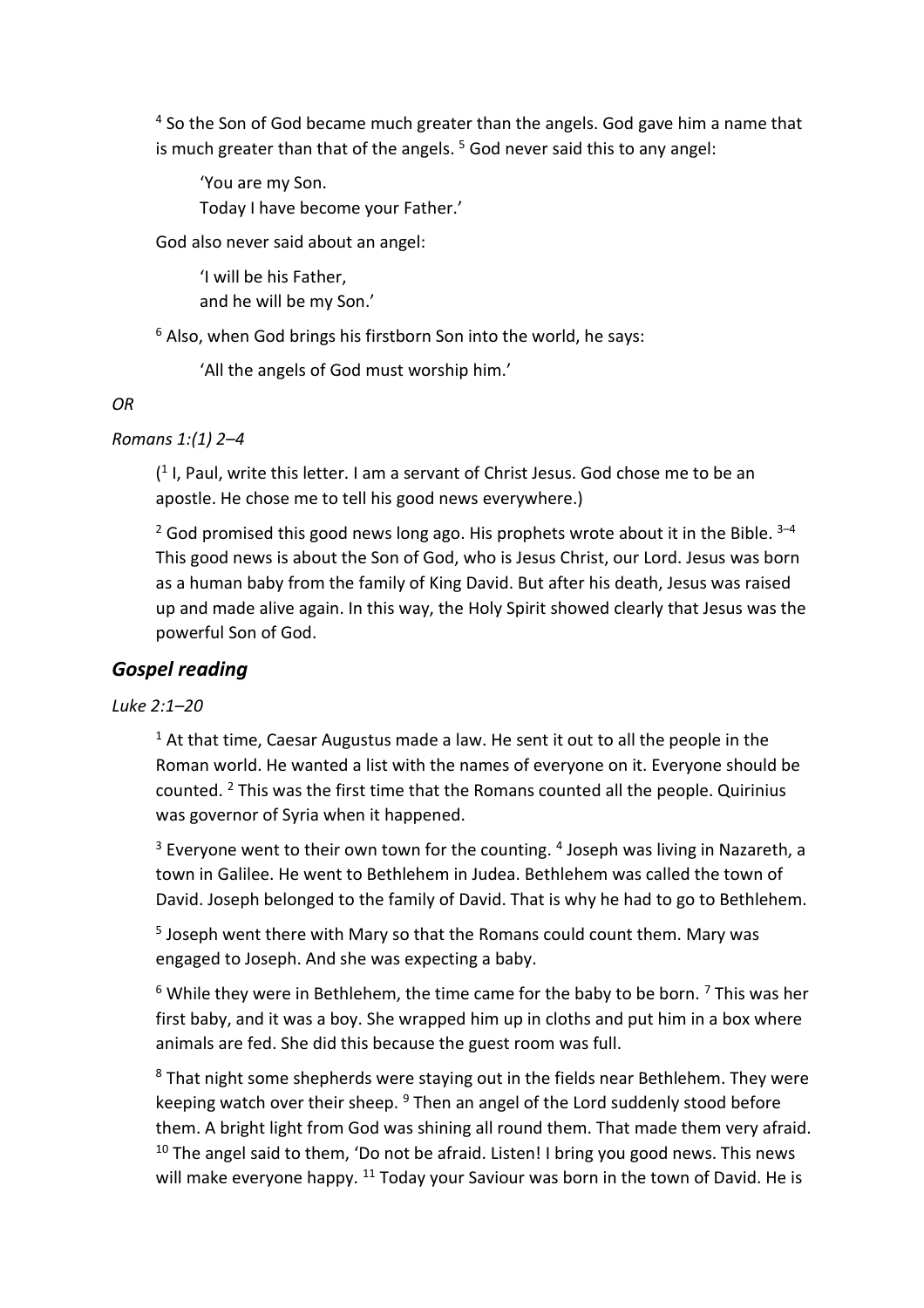the Messiah. He is the Lord.  $12$  This is how you will know this baby when you see him. You will find him wrapped in pieces of cloth. He is lying in a feeding box for animals.'

 $13$  Suddenly a great army of angels came where the first angel was. They were praising God. They said:

<sup>14</sup> 'Give praise to God who lives in the highest heaven! He will give peace to the people who please him.'

<sup>15</sup> After this, the angels left and went back to heaven. Then the shepherds said to each other, 'Let's go to Bethlehem! The Lord told us about what has happened there. Let's go and see for ourselves!'

 $16$  So they went in a hurry to Bethlehem. When they got there, they found Mary and Joseph with the baby. The baby was lying in a feeding box.  $17$  After they had seen the baby, they told everybody what the angel had said to them about the child. 18 Everyone was very surprised at what the shepherds said. <sup>19</sup> Mary remembered everything that the shepherds had said. She kept their words in her heart. <sup>20</sup> The shepherds then went back to their sheep. They were praising God, saying how great he is. They were thanking him for everything that they had seen and heard. Everything that the angel had told was true!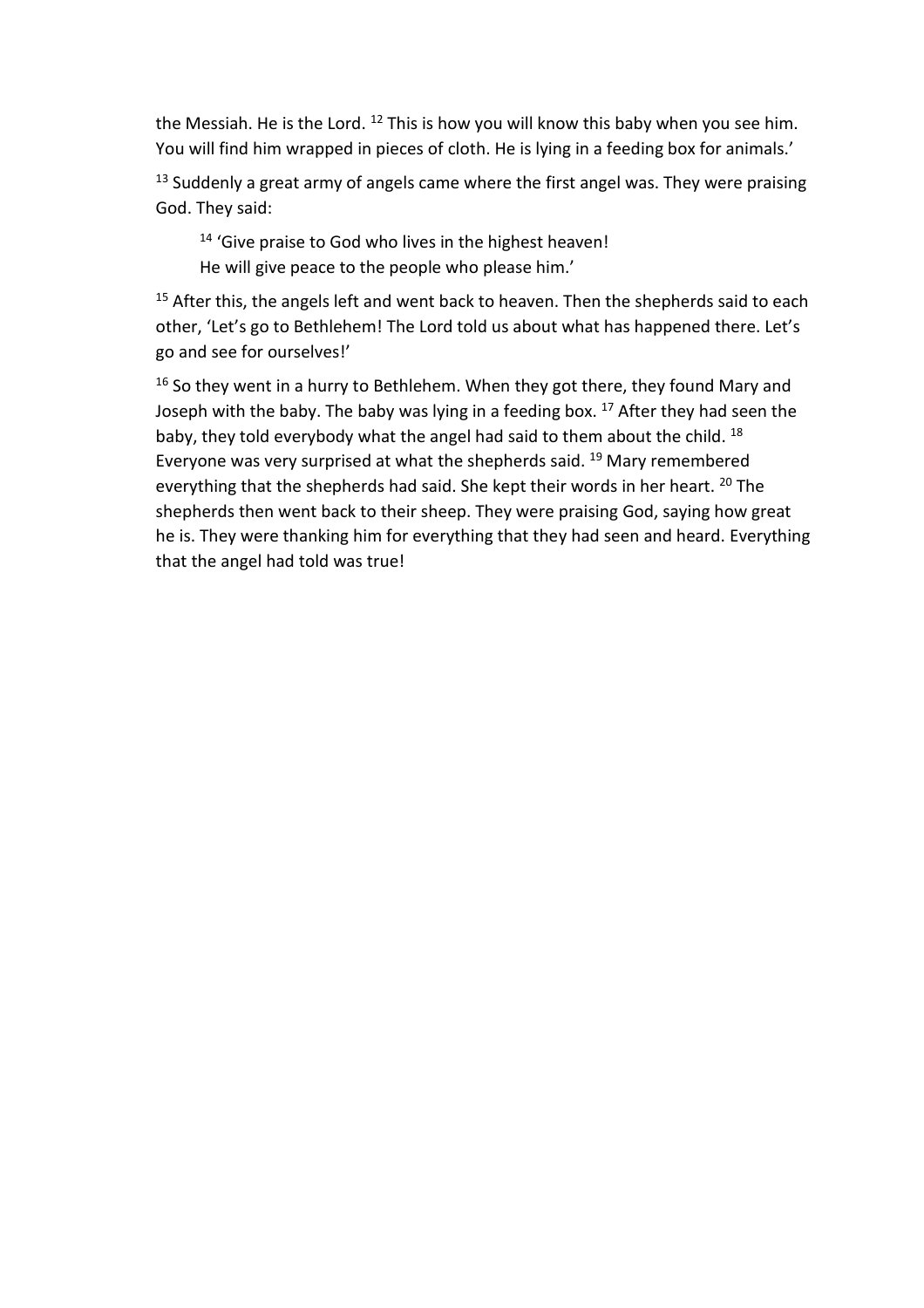# **Christmas Day.**

### **The Word became flesh.**

*Liturgical colour: white*

### **Bible texts**

### *Old Testament reading*

*Isaiah 52:7–10*

 $<sup>7</sup>$  It is beautiful to see people coming down the mountains with good news. It is</sup> wonderful to hear them say that there is peace. They say that the danger is over, and the people will be safe. They say to Zion, 'Your God rules as king!'

<sup>8</sup> Listen! The men who watch over the city are shouting. They are so happy that they are all shouting together. When the Lord comes back to Zion, they will see it with their own eyes.

 $9$  The enemy destroyed Jerusalem. But now the city will sing happy songs again. Be happy because the Lord has comforted his people. He has set Jerusalem free.

 $10$  The Lord has made his holy arm bare. All the nations can see it. And all parts of the earth can see that God saves his people.

### *New Testament reading*

#### *1 John 1:1–4*

 $1$  We have an important message to tell you. It is about a special person. He was there already before the beginning of the world. We heard him speak. We saw him with our own eyes. We watched him and we touched him. He is the Word that gives life.

 $2$  The one who is life showed himself. we saw it and are now telling what we saw. We tell you about the life without end. it was with the Father and now showed himself to us.<sup>3</sup> We want you also to share in this new life with us. And we share the life with God the Father, and Jesus Christ his Son. That is why we are telling you what we have seen and heard. <sup>4</sup> We are writing these things to you so that together we all may be full of happiness.

### *OR*

### *1 John 4:9–16a*

 $9$  This is how God showed that he loves us: He sent his only Son to the world. God gives us life through him. <sup>10</sup> This is what real love is. It is not that we have loved God. It is that he loved us. So he sent his Son to take away our sins. He died in our place.

 $11$  Dear friends, God loved us so much. So then, we should also love one another.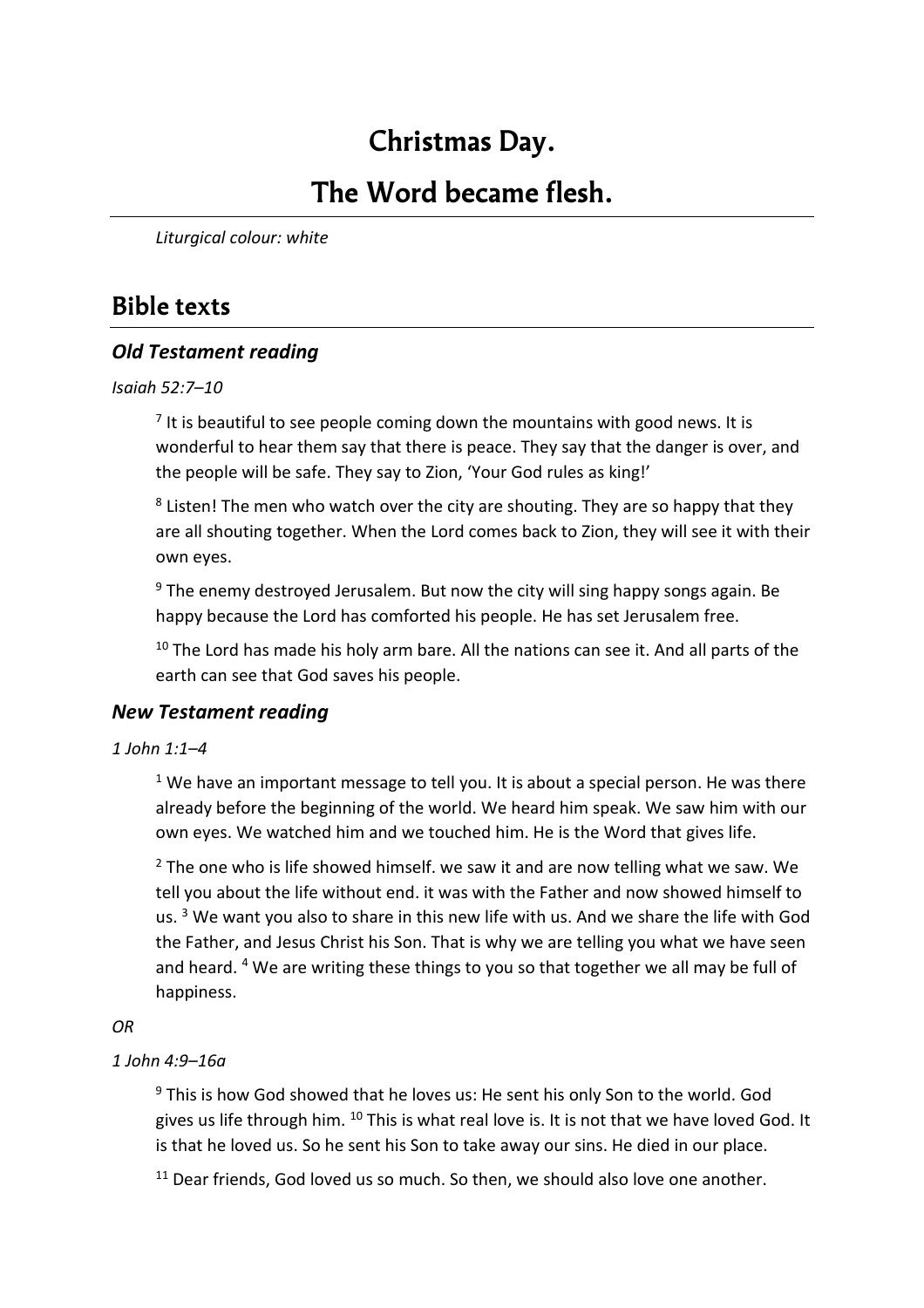$12$  Nobody has ever seen God. But, if we love each other, God lives in us. Then the love of God has become perfect in us.

 $13$  God has given us his Holy Spirit to live in us. This is how we know that we live in God and that God lives in us. <sup>14</sup> God the Father sent his Son into the world to save it. We apostles have seen that it is true, and now we are telling people about it.

 $15$  God lives in those who say, 'I believe that Jesus is the Son of God.' And they also live in God.  $^{16}$  In this way, we really know the love that God has for us. And we trust on his love.

### *Gospel reading*

*John 1:1–14*

 $<sup>1</sup>$  In the beginning, the Word was already there. The Word was with God. The Word</sup> was God. <sup>2</sup> He was with God from the beginning. <sup>3</sup> God made all things through the Word. God did not make anything without him. <sup>4</sup> In him there was life. And that life was a light that shines to all people. <sup>5</sup> The light shines in the darkness, and the darkness cannot put out the light.

 $6$  There was a man named John. God sent him to bring his message.  $7$  He came to tell people about the light. He was a witness. God wanted everyone to believe in the light.  $^8$  John himself was not that light. He only came to tell people about the light.  $^9$  The true light was coming into the world. It is that light that gives light to every person.

 $10$  The Word was in the world. God had made the world through him. But the world did not know who he was. <sup>11</sup> He came to the world that was his own. But his own people did not accept him. <sup>12</sup> Some people did accept him. They did believe in his name. So he gave them the right to become the children of God. <sup>13</sup> They did not become children of God the way babies are usually born. People did not decide that it would happen. It was not the will of a human father. No! They were born from God.

 $14$  The Word became a man. He lived among us. We saw how great he is. He has a greatness that only the one true Son of the Father can have. He is full of kindness and truth.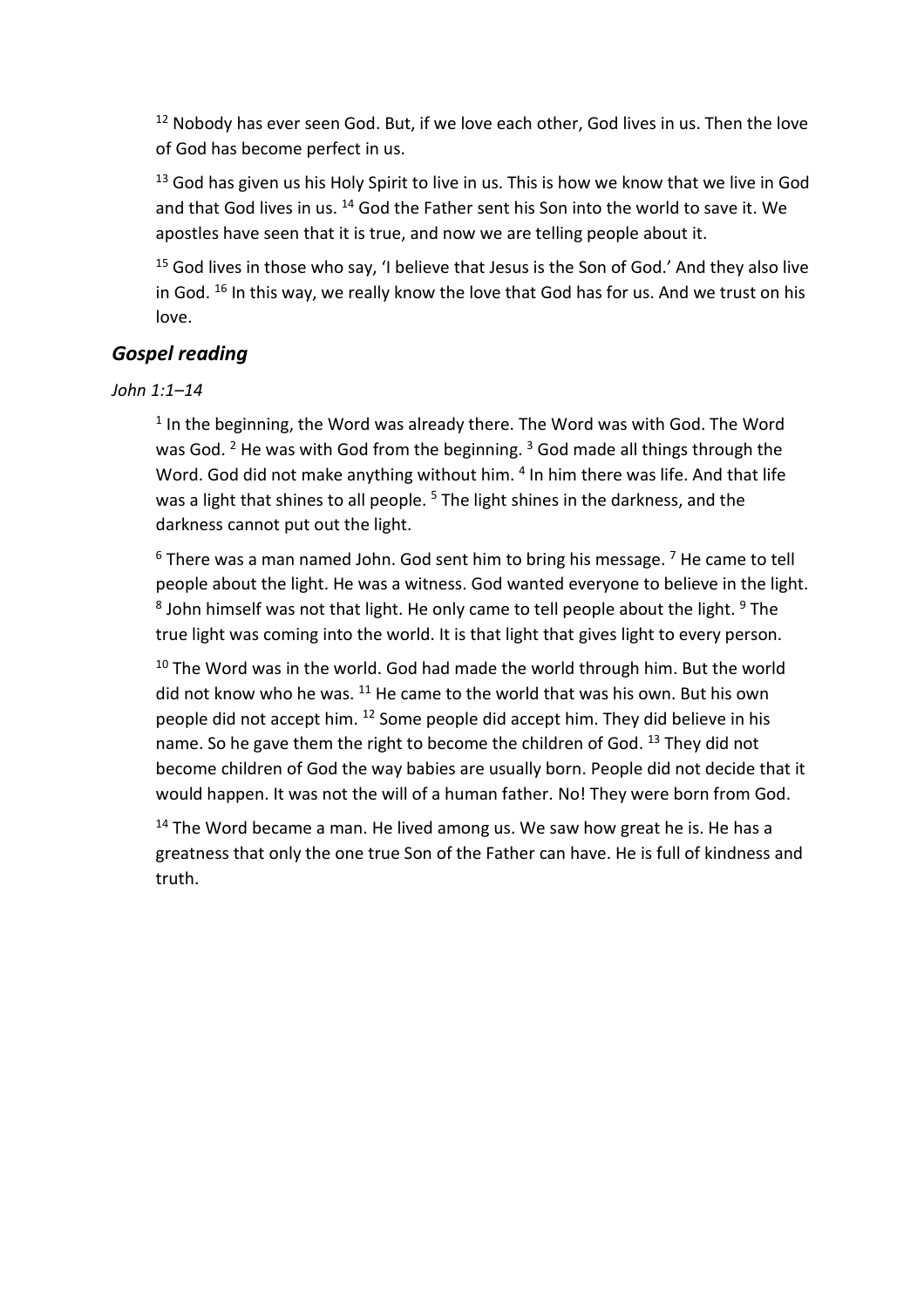# **Stephen's Day (2nd Christmas Day).**

### **The witnesses of Christ**

*Liturgical colour: red*

### **Bible texts**

#### *Old Testament reading*

*Jeremiah 15:15–20*

<sup>15</sup> You understand my problems, Lord. Remember me and take care of me. Punish the people who try to harm me. You are patient. Do not take my life away from me. Remember me. Think of how much shame I suffer because of you. <sup>16</sup> Your words came to me and I ate them. They made me very happy. I was happy to be called by your name. You are the Lord God Almighty.  $17$  I never sat with people that were laughing and having fun. I sat alone, because your hand touched me. You had made me very angry at the bad things around me.  $18$  Why is there no end to my pain? Why is it that my wounds do not heal? You are to me like a stream that goes dry. You are like a spring without water. <sup>19</sup> So the Lord spoke to me. 'Change your heart and come back to me. Then I will take you back. Then you can serve me again. Speak important words and not useless words. Then you can speak for me. These people will turn to you, but you must not become like them. <sup>20</sup> I will make you like a wall to this people. You will be as strong as a wall of bronze. They will fight against you, but they will not win the fight. This is because I am with you. I will help you and save you,' says the Lord.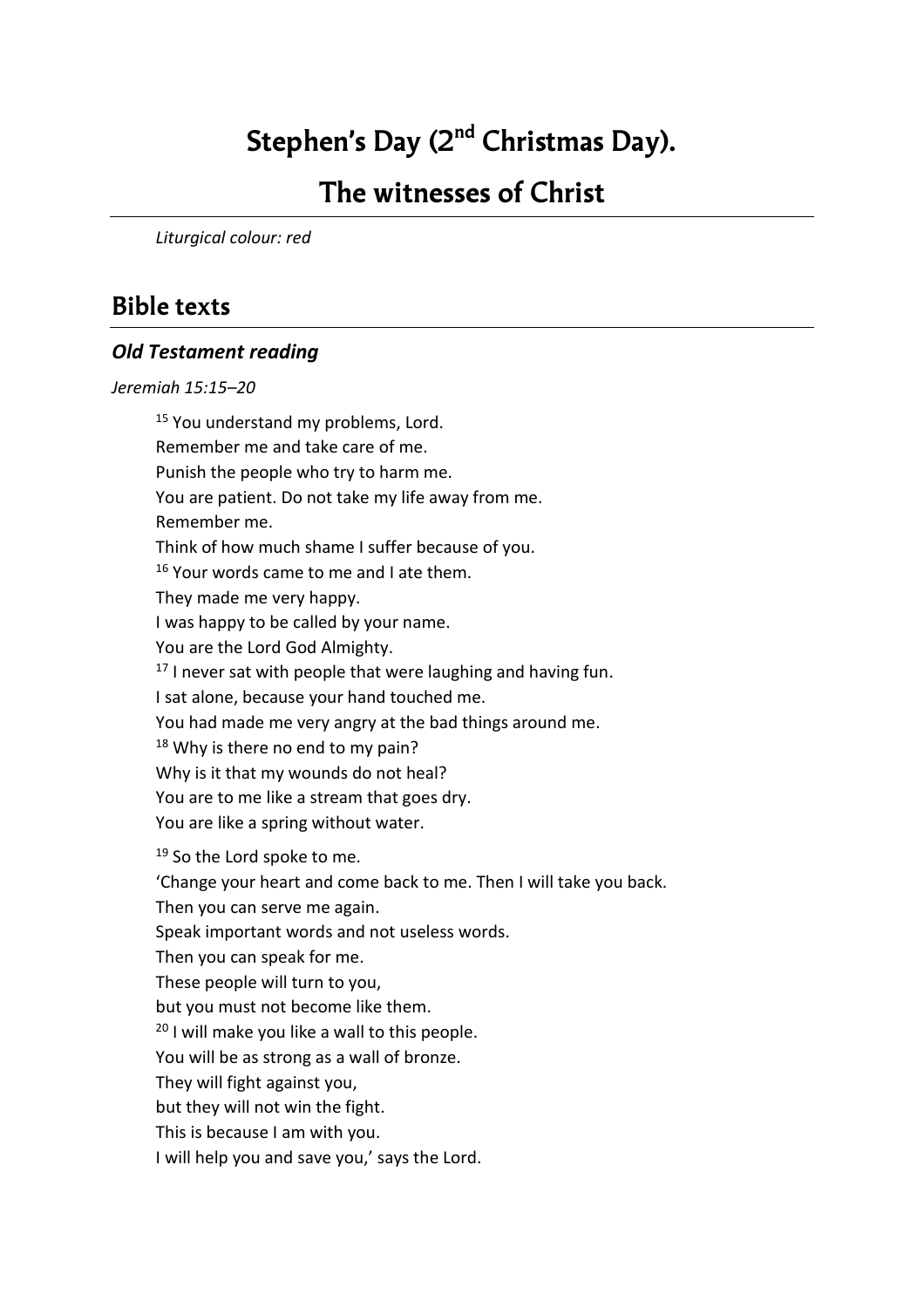### *New Testament reading*

*Acts 6:8, 11–15, 7:51–60*

<sup>8</sup> God blessed Stephen with kindness and power. He did many miracles and signs among the people.

 $11$  Then the Jewish leaders paid money to some men. They told them to say, 'We heard Stephen say bad things against Moses and against God.'

 $12$  In this way, they made the people angry against Stephen. The older Jewish leaders and the teachers of the Law of God also became very angry. So they grabbed Stephen. They took him to stand in front of the meeting of Jewish leaders. <sup>13</sup> Then they brought in some men to tell evil lies about Stephen. They said about Stephen, 'This man is always saying bad things about this holy place. He says bad things against the Law of God. <sup>14</sup> We also heard him talk about Jesus from Nazareth. He said that Jesus will destroy this place. He also said that Jesus will change the things that Moses told us to do.'

<sup>15</sup> All the Jewish leaders in the meeting watched Stephen carefully. They saw that his face was like the face of an angel.  $-$  –

<sup>7:51</sup> Then Stephen said, 'You stubborn Jewish leaders! You have not given your hearts to God. You do not want to listen to him. You are just like your ancestors. You always fight against the Holy Spirit. <sup>52</sup> Your ancestors tried to hurt every prophet that ever lived. They even killed the prophets that told them that God would send the Blameless Man. And now you have turned against that Blameless Man. You have given him over to his enemies to kill him. <sup>53</sup> You are the people who received the Law of God. He gave it to you through his angels. But you have not obeyed it.'

<sup>54</sup> The Jewish leaders listened to Stephen. What he said made them very angry. They bit their teeth together because they were so angry at him. <sup>55</sup> But the Holy Spirit filled Stephen. He looked up to heaven and he saw the glory of God. He also saw Jesus, who was standing at the right side of God. <sup>56</sup> 'Look!' Stephen said. 'I can see heaven open! I can see the Son of Man and he is standing at the right side of God!'

<sup>57</sup> When the Jewish leaders heard this, they put their hands over their ears. Then they shouted very loudly at Stephen and they all ran at him. <sup>58</sup> They took Stephen and they pulled him out of the city. They took off their coats. They left them to a young man to watch over them. This young man was called Saul. Then they began to throw stones at Stephen to kill him.

<sup>59</sup> While the men were throwing stones at him, Stephen prayed, 'Lord Jesus, receive my spirit.' <sup>60</sup> Then he fell down on his knees. He shouted, 'Lord, please do not punish these men because they are doing this to me.' After Stephen said this, he died.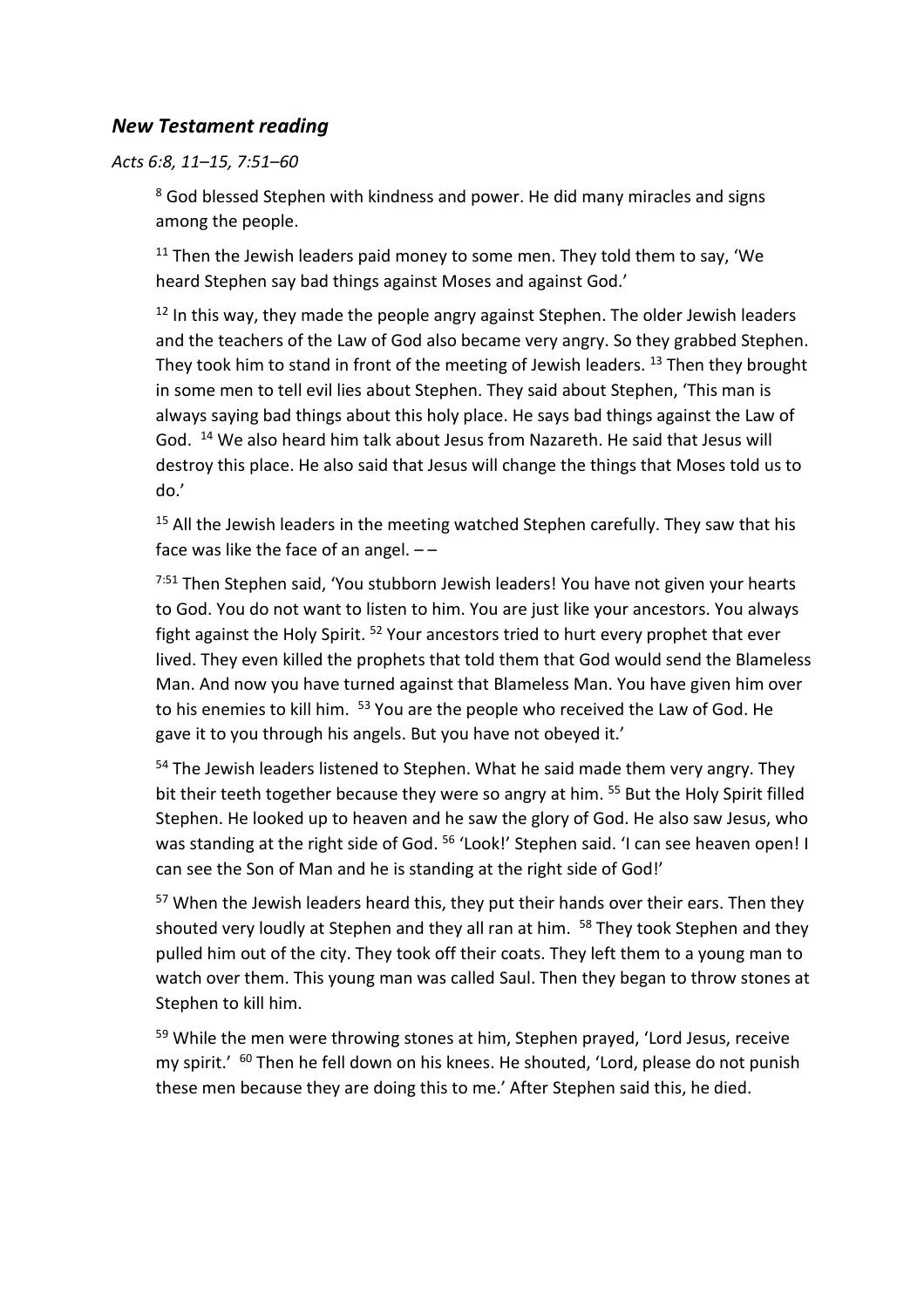### *Gospel reading*

#### *Matthew 23:34–39*

[Jesus said to the teachers of the Law of God and to the Pharisees]

<sup>34</sup> 'Listen to this. I will send prophets to you. I will also send to you wise people and teachers. But you will kill some of these people. You will hang some of them on a cross. In your prayer houses, you will beat some of them with whips. They will run from one town to another town, but you will follow them. <sup>35</sup> Because of all this, God will punish you for all the good people that have been killed on the earth. Abel was the first of those good people. Then you also killed Zechariah, the son of Berekiah. He died between the Temple and the altar. <sup>36</sup> Believe me, when I tell you this. God will punish the people who are alive today for all those murders.

<sup>37</sup> Jerusalem, Jerusalem! Your people kill the prophets of God. They throw stones to kill other people that God has sent to you. Many times, I have wanted to bring all of your people near to me. A mother bird covers her babies with her wings to make them safe. But you would not let me do that to you. <sup>38</sup> So listen! Your house will be empty with nobody left. <sup>39</sup> And I tell you this. You will not see me again until the day when you say, "God blesses the one who comes in the name of the Lord God."'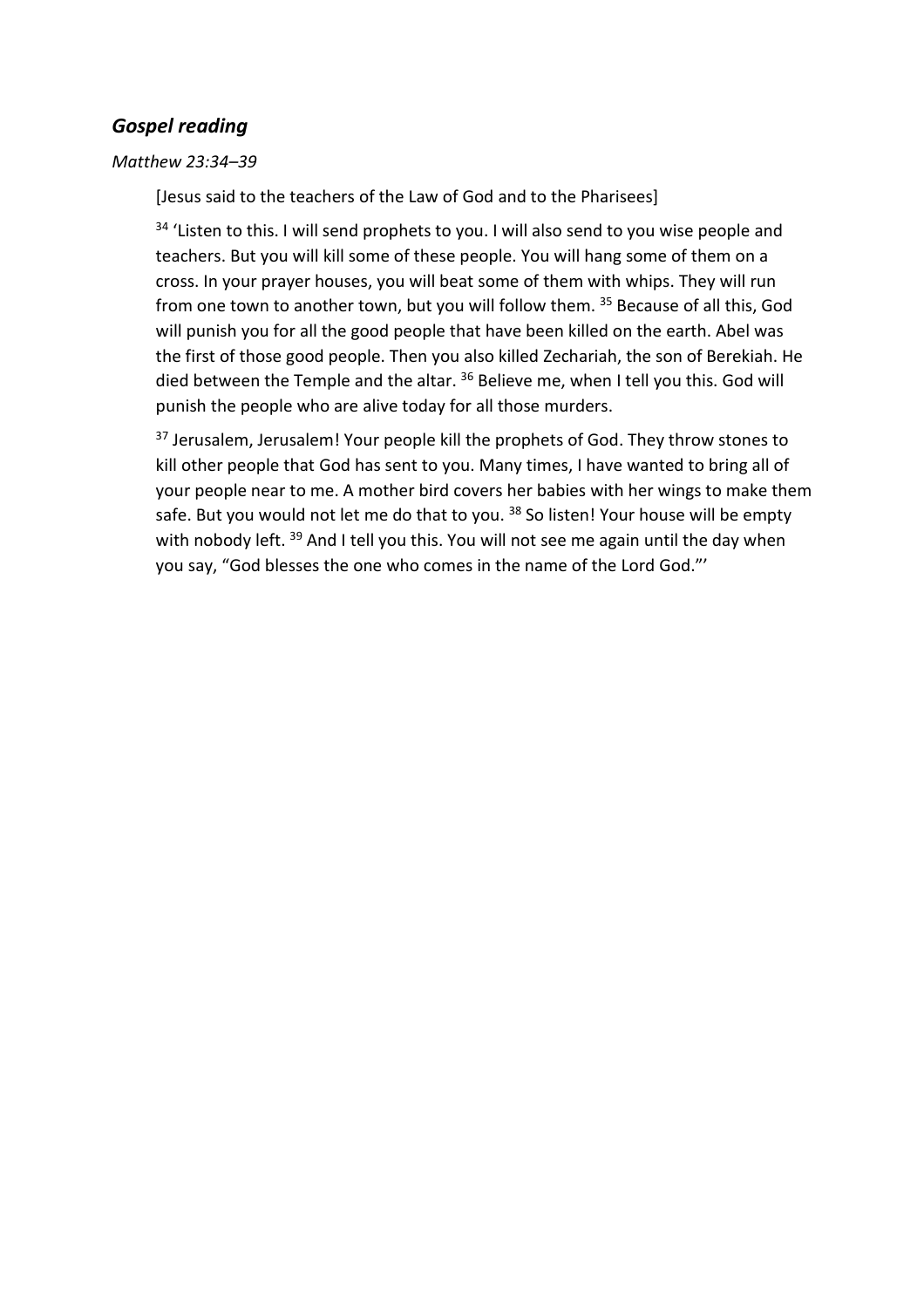# **Apostle John's Day (3rd Christmas Day).**

### **God is love.**

*Liturgical colour: white*

### **Bible texts**

### *Old Testament reading*

*Proverbs 8:1, 22–30*

<sup>1</sup> Listen. Wisdom is like a woman calling out to you. Understanding is calling out with a loud voice.

 $22$  A long time ago, the Lord made me. He made me before he created anything.

 $23$  The Lord formed me in the beginning, before the world began.

 $24$  I was born before there were any seas. There were no springs full of water.

 $25$  I was born before the mountains were put in their places. I was born before there were any hills.

<sup>26</sup> I was born before God created the earth and its fields. There was not even dust on the earth.

 $27$  I was there when he made the heavens. I was there when he marked out the place where the sky meets the sea.

 $28$  I was there when he put the clouds in the sky. I was there when he opened the streams of waters in the sea.

<sup>29</sup> He told the waters how high they could rise. There were not allowed to go higher than that. I was there when he put the pillars of the earth in their place.

 $30$  I was by his side all the time. Like a child, I was full of happiness every day. I was happy to be with him.

### *New Testament reading*

*1 John 2:28 – 3:3*

 $28$  Yes, my dear children, continue to in Christ. Then we can be bold when he comes back to this world. We will not feel ashamed or afraid to meet him.

<sup>29</sup> You know that Christ only does what is right. So you know this also: Everyone who does what is right is a child of God.

 $3:1$  Look at how much God the Father loves us. He even calls us his children. And we really are his children now. The people who belong to this world do not know who God is. Because of that, they do not understand who we are. <sup>2</sup> Dear friends, we are already children of God. God has not shown us what we will become in the future. But we do know this: When Christ comes back to this world, we will become like him. And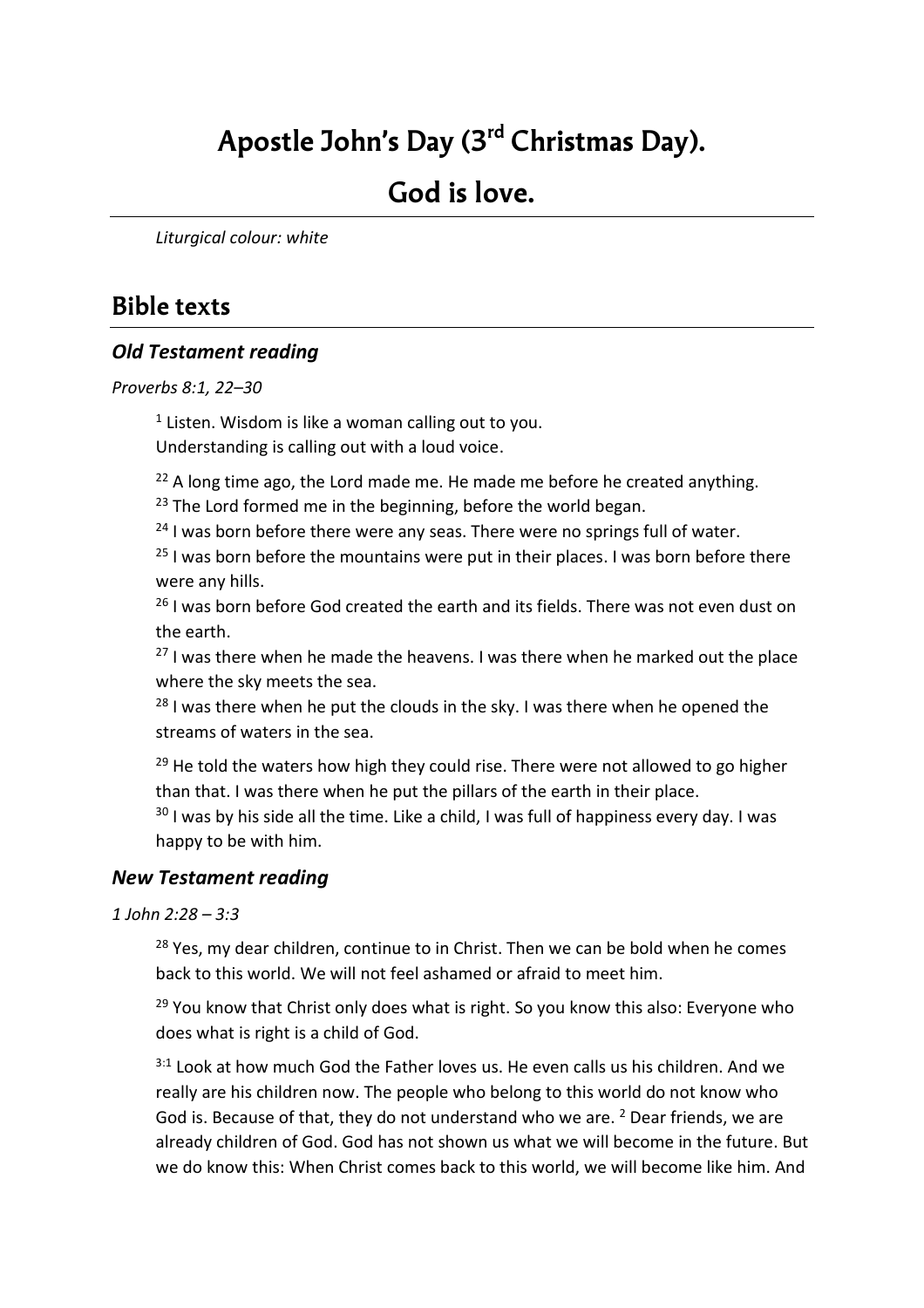we will see him as he really is.<sup>3</sup> Christ is completely pure. So all of us who hope to see him then must keep ourselves pure from sin.

### *Gospel reading*

### *John 21:19–24*

<sup>19</sup> Jesus said to Peter, 'Follow me.'

<sup>20</sup> Peter turned round and he saw the disciple that Jesus loved. (He was the one who had been very near to Jesus at the supper. He had asked Jesus, 'Lord, who is going to hand you over to your enemies?') Now this disciple was following behind them. <sup>21</sup> When Peter saw him, he asked Jesus, 'Lord, what will happen to him?' <sup>22</sup> Jesus answered him, 'Perhaps I want him to still be alive until I come back to this earth. But that should not matter to you.'

<sup>23</sup> Later on, the followers of Jesus began to talk about these words. Some thought that this disciple would not die. But Jesus did not say, 'He will not die.' Instead, he said to Peter, 'Perhaps I want him to still be alive until I come back to this earth. But that should not matter to you.'

 $24$  I am the disciple who saw these things. I am the one who wrote them down. We all know that what I have written about them is true.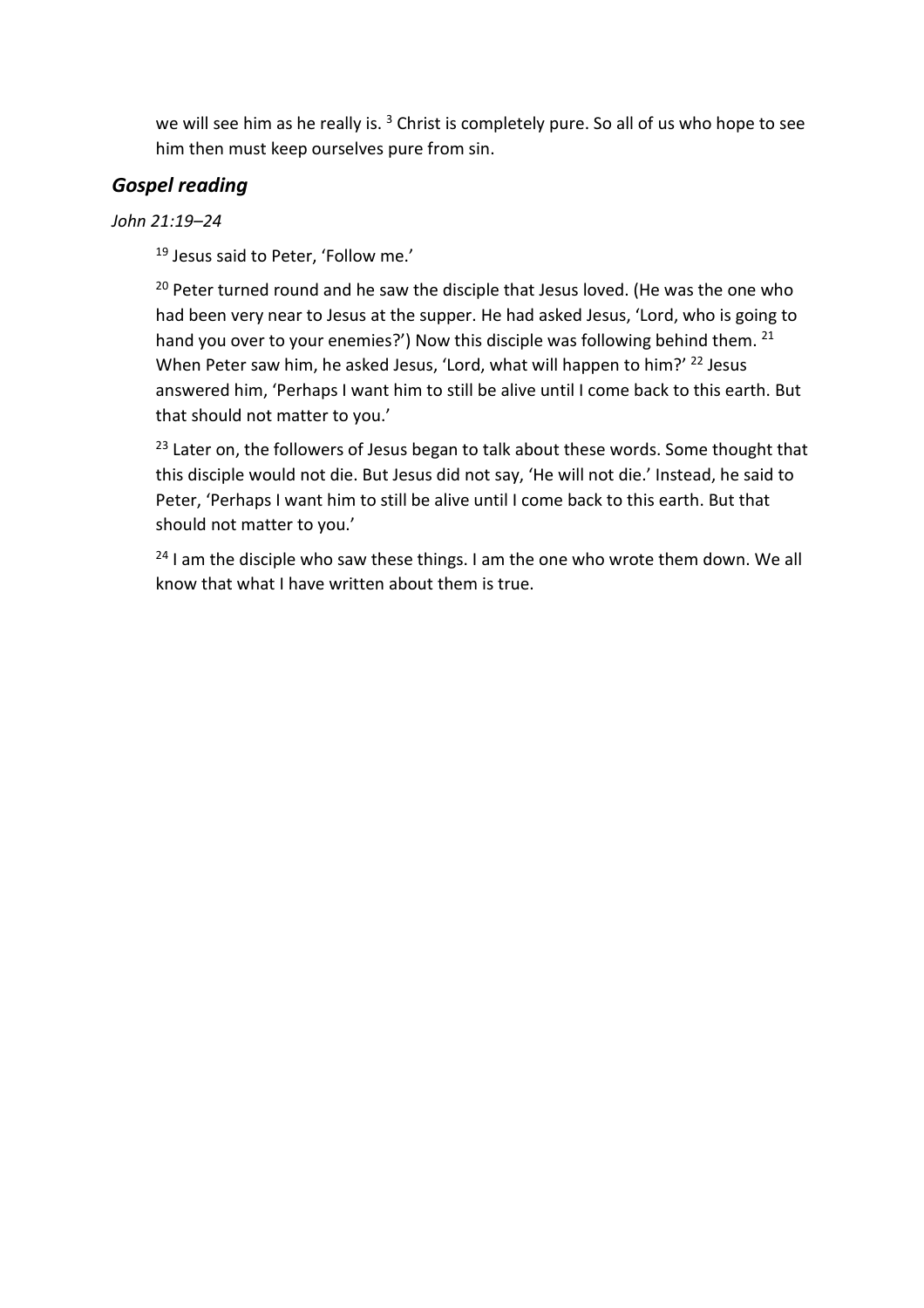# **Innocents' Day (4th Christmas Day).**

### **Jesus, the refugee**

*Liturgical colour: white or red*

### **Bible texts**

### *Old Testament reading*

*Exodus 1:22 – 2:10*

<sup>22</sup> Pharaoh spoke to all the Egyptian people. He said, 'When a Hebrew boy is born, you must throw him in the river Nile. But you can let the baby girls live.'

 $2:1$  At this time, there was a man who belonged to the family of Levi. He married a woman who was also from the family of Levi.<sup>2</sup> The woman became pregnant and she gave birth to a son. She saw that he was a beautiful boy. So she hid him for three months. <sup>3</sup> Then she could no longer hide him. So after three months, she took a basket that was made of reeds. She covered the basket with tar to keep the water out of it. Then she put the baby in the basket. She put the basket at the edge of the river. She hid it among the toll grass.

<sup>4</sup> The baby's sister stood not very far away. She wanted to see what would happen to the baby.

<sup>5</sup> Then, the daughter of Pharaoh came to the river to take a bath. Her servant girls were walking near the edge of the river. Then she saw the basket among the tall grass. So she sent one of her servant girls to get it for her. <sup>6</sup> She opened the basket and saw the baby boy. He was crying. She felt sorry for him and she said, 'This is one of the Hebrew babies.'

 $7$  Then the sister of the baby said to the daughter of Pharaoh, 'Do you want me to fetch a Hebrew woman? She can nurse the baby for you.' <sup>8</sup> She answered, 'Yes, please.'

So the girl went and she brought the baby's own mother.  $9$  The daughter of Pharaoh said to the baby's mother, 'Please take this baby to your house. You can nurse him for me. I will pay you for it.' So the woman took the baby home and she nursed him.

 $10$  When the baby was older, his mother took him to the daughter of Pharaoh. He then became her son. She gave him the name 'Moses'. She said, 'I will call him Moses because I pulled him out of the water.'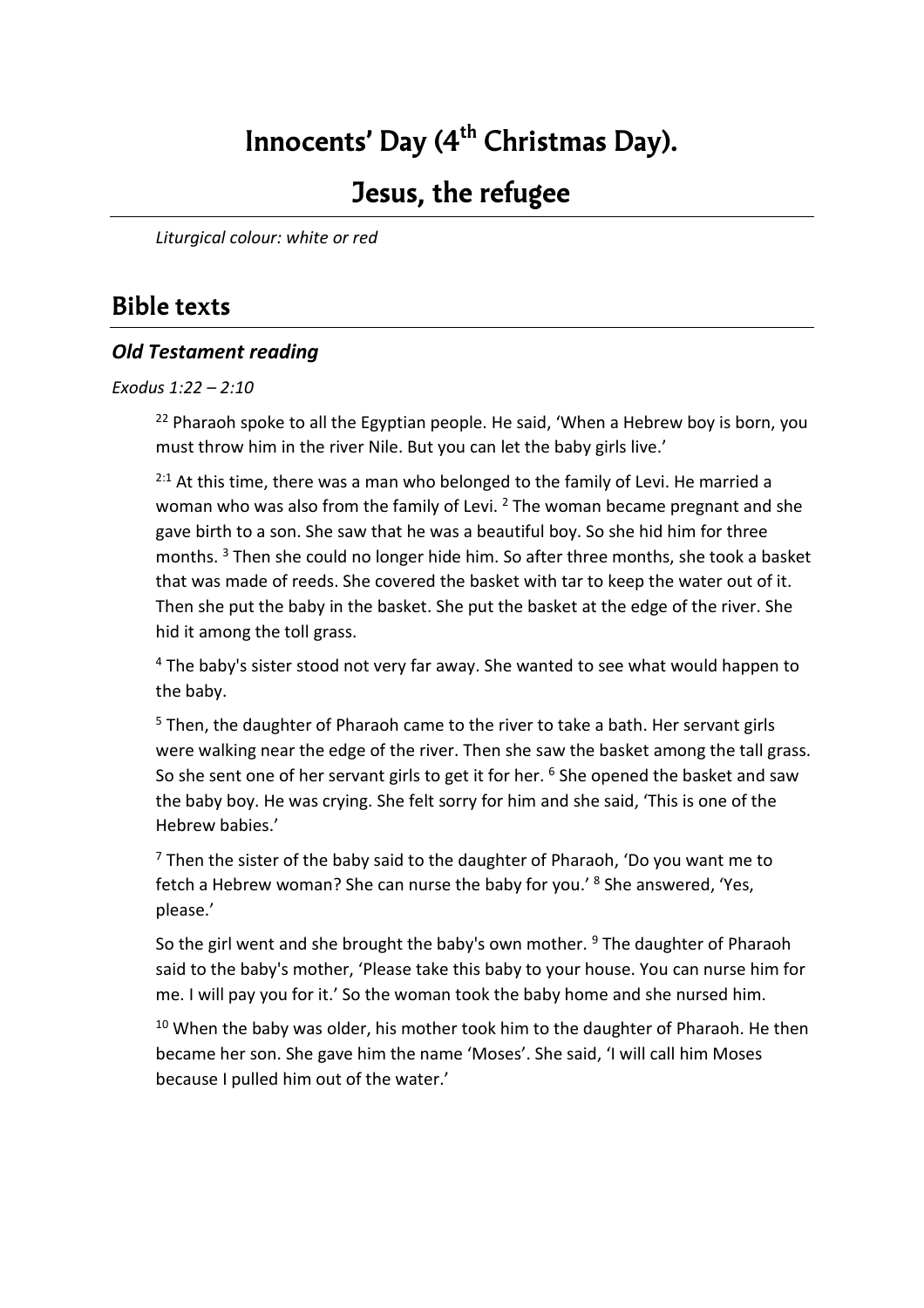### *New Testament reading*

#### *1 Peter 4:12–16*

 $12$  Dear friends, I know that you are suffering painful things. They are like a burning fire. But do not be surprised about that. These things are happening to you, to test whether you really trust God. So do not think that something strange is happening to you. <sup>13</sup> Instead, be happy when you have trouble. Remember that Christ also suffered much pain. If you have trouble like he did, then you will be full of happiness when he comes back. Then everyone will see how great Christ really is. <sup>14</sup> People may say bad things against you because you belong to Christ. That is really a blessing from God. It shows that the Spirit of God is with you. He shows the glory of God.

<sup>15</sup> You may suffer. But let it not be because you kill or you steal or you break the law or you make trouble for other people. <sup>16</sup> But if you suffer because you are a Christian, do not be ashamed about that. Instead, you should thank God that you are called 'Christian'.

### *Gospel reading*

#### *Matthew 2:13–21*

 $13$  The wise men went back to their own country. Then Joseph saw an angel of the Lord in his dream. The angel said to him, "Get up! Take the child and his mother. Take them to Egypt to be safe. Stay there until I tell you to come back. Herod will look for the child. He wants to kill him."

 $14$  So Joseph got up. He took the child and his mother with him. They went to Egypt at once. <sup>15</sup> Joseph stayed in Egypt until Herod died. This way, the word of the Lord was fulfilled. The Lord had said through his prophet, "I have called my son to come out of Egypt."

 $16$  Herod saw that the wise men had fooled him. He was very angry. So he sent his men to Bethlehem. He told them, "Kill all the baby boys living in Bethlehem and in the area around Bethlehem. Kill all the boys who are two years old or younger than that." The wise men had told Herod when they had first seen the special star. So he knew how old the child could be.  $17$  In this way, the words from the prophet Jeremiah became true. He had said:

<sup>18</sup> "You can hear a sound in Ramah. It is the sound of bitter crying and great sadness. It is Rachel. She is crying for her children. She doesn't let anyone comfort her, because her children are dead."

<sup>19</sup> After Herod died, Joseph had a dream in Egypt. He saw an angel of the Lord.  $20$  The angel said to him, "Get up! Take the child and his mother. Go back to the land of Israel. The people who tried to kill the child are dead."